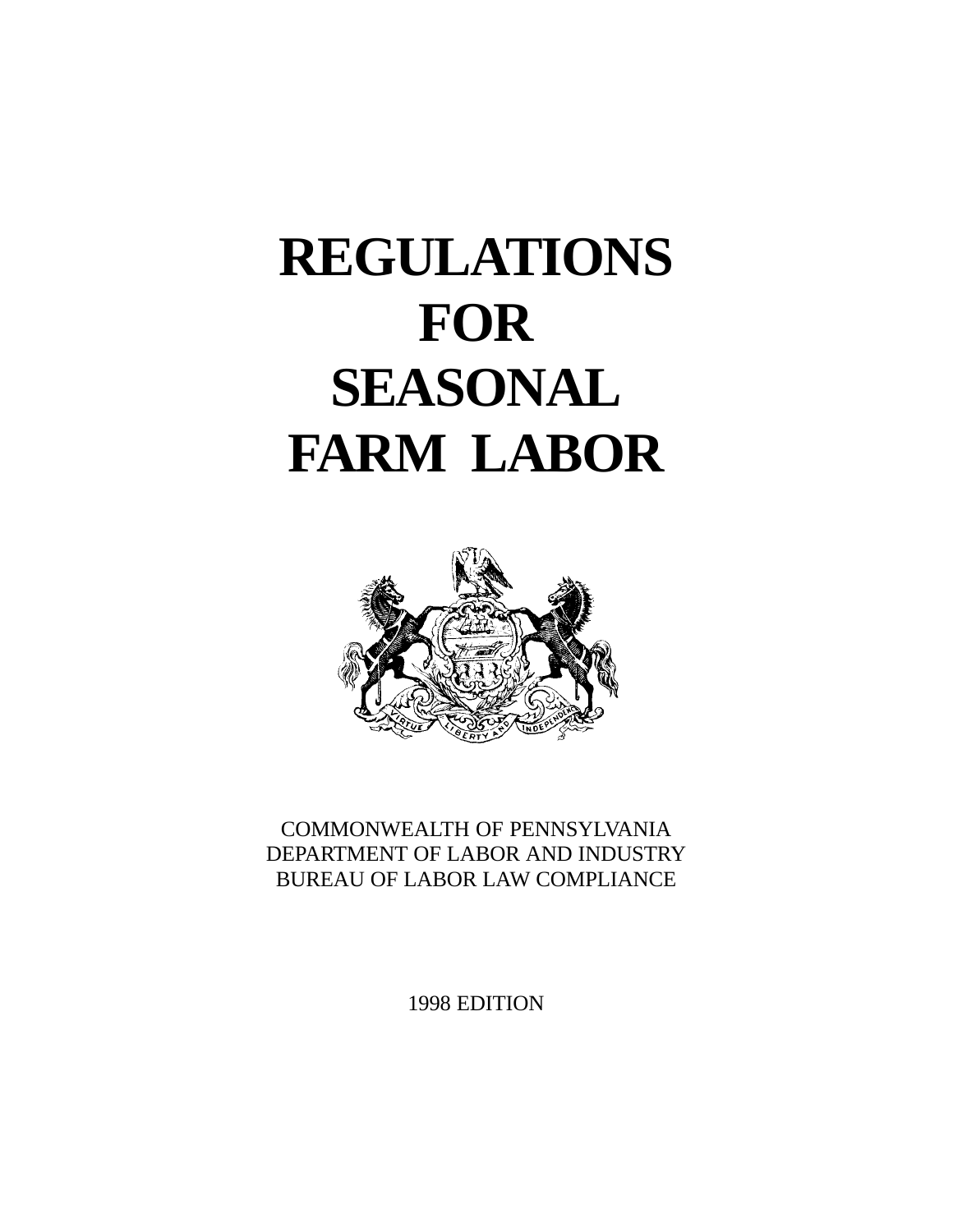## **SUBCHAPTER C. SEASONAL FARM LABOR**

Sec.

- 31.51. Scope.
- 31.52. Administration general.
- 31.53. Definitions.
- 31.54. Transition.
- 31.55. Fees.
- 31.56. Notification and identification of agents.
- 31.57. Application for registration.
- 31.58. Renewal.

#### **Authority**

The provisions of this Subchapter C issued under act of May 2, 1929 (P.L. 1518, No. 452) (35 P.S. §§ 341-1356), unless otherwise noted.

#### **Source**

The provisions of this Subchapter C adopted November 3, 1978, 8 Pa.B. 3027, unless otherwise noted.

### **§ 31.51. Scope.**

This subchapter shall apply to all "farm labor contractors" and "employers" as defined in Chapter 1 and under authority conferred by Chapters 2 and 5 of the act (43 P. S. §§ 1301.101–1301.103, 1301.201– 1301.207 and 1301.501–1301.506).

# **§ 31.52. Administration–general.**

(a) Except as set forth in this section, all proceedings of the Department will be governed by 2 Pa.C.S. §§ 501–508 and 701–704 and 751–754 and 1 Pa. Code Part II (relating to general rules of administrative practice and procedure).

All alleged violations of Chapter 2 of the act  $(43$  P. S.  $\S$ § 1301.201–1301.207) will be administered in accordance with the applicable provisions of the cited laws and the rules and regulations as follows:

(1) The Child Labor Law (43 P. S. §§ 41–66.1), the act of June 23, 1931 (P. L. 923, No. 309) (43 P. S. §§ 67–71), and Chapter 11 of this title (relating to employment of minors).

(2) The Equal Pay Law (43 P. S. §§ 336.1–336.10) and §§ 9.61–9.65 (relating to equal pay laws).

(3) The Wage Payment and Collection Law (43 P. S. §§ 260.1–260.12) and §§ 9.1–9.4 (relating to wage payment and collection laws).

(c) Appeals from a decision of the Department for any violation of the act except as otherwise set forth in this section shall be made within 15 days of receipt of the decision and shall be addressed to the Secretary.

(d) Appeals from a decision to refuse to issue, suspend or revoke a certificate of registration shall be to the Board and shall be made within 30 days of receipt of the decision.

(e) The following provisions govern hearing examiners: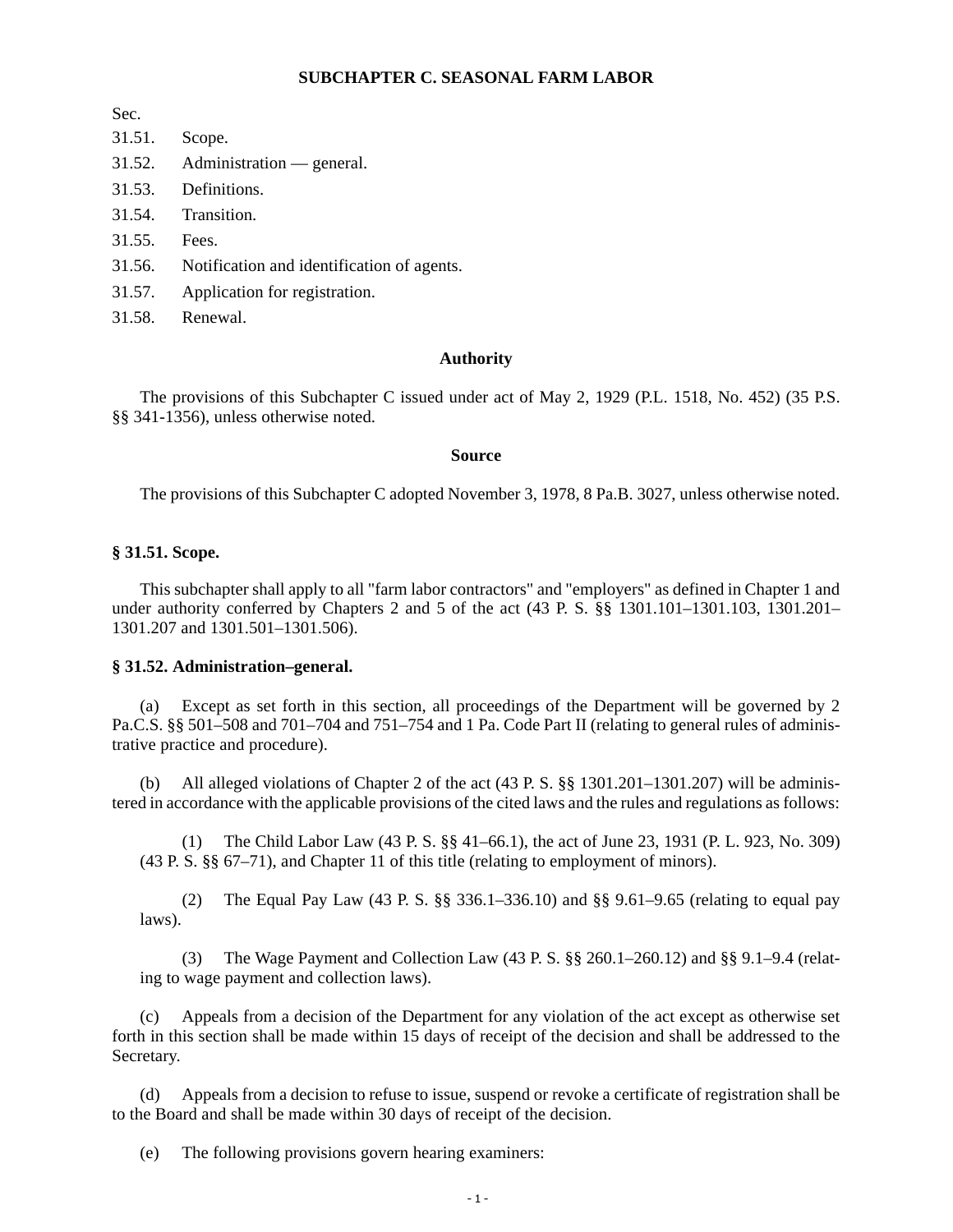(1) Either the Secretary or the Board may appoint a hearing examiner to conduct any hearing required by the act or subsection (a).

(2) Such hearing examiner will present a formal recommendation to the appropriate authority within 60 days of the hearing, complete with findings of fact and conclusions of law.

(3) Any appellant may waive his right to a formal recommendation as required in paragraph (2), in which event the hearing examiner will present his recommended order within 15 days of the hearing. The recommended order shall not be required to contain formal findings of fact or conclusions of law.

(f) Either the Secretary or the Board will issue a final order which may be appealed to the Commonwealth Court under 1 Pa.C.S. § 1937; 42 Pa.C.S. §§ 102, 503, 702, 704, 705, 706, 721, 722, 723, 724, 726, 741, 742, 761, 762, 763, 1722(a)(1), 5102, 5103; and § 8 of the act of July 9, 1976 (P. L. 586, No. 142); and 2 Pa.C.S. §§ 501–508 and 701–704 and 751–754.

No appeal shall operate as a supersedeas except by appropriate order or rules of the authority having jurisdiction.

#### **Source**

The provisions of this § 31.52 amended December 14, 1979, effective December 15, 1979, 9 Pa.B. 4052. Immediately preceding text appears at serial page (40583).

# **§ 31.53. Definitions.**

(a) When used in this chapter, the word "act" shall mean the Seasonal Farm Labor Act (43 P. S. §§ 1301.101–1301.606).

(b) Words and phrases used in this chapter shall have the meanings set forth in section 103 of the act (43 P. S. § 1301.103).

#### **§ 31.54. Transition.**

(a) A person who has a valid license as a crew leader under this chapter on the effective date of the act shall be deemed to have a current certificate of registration under the act.

(b) A person who does not hold a valid license as a crew leader shall prior to the effective date of the act or prior to his acting as a farm laborer contractor apply for his certificate of registration, and the person may not act as a farm labor contractor without possession of his certificate.

# **§ 31.55. Fees.**

(a) The following fees shall be charged by the Department:

- (1) New applications–\$25.
- (2) Renewal applications–\$15.

(b) Fees shall be paid by check or money order made payable to the "Department of Labor and Industry–Farm Labor."

(c) Should any check or money order be returned without having been honored for payment, the fees shall be deemed to have not been paid and any certificate issued shall be void.

(d) No fees shall be charged of any person exempt from registration under the act.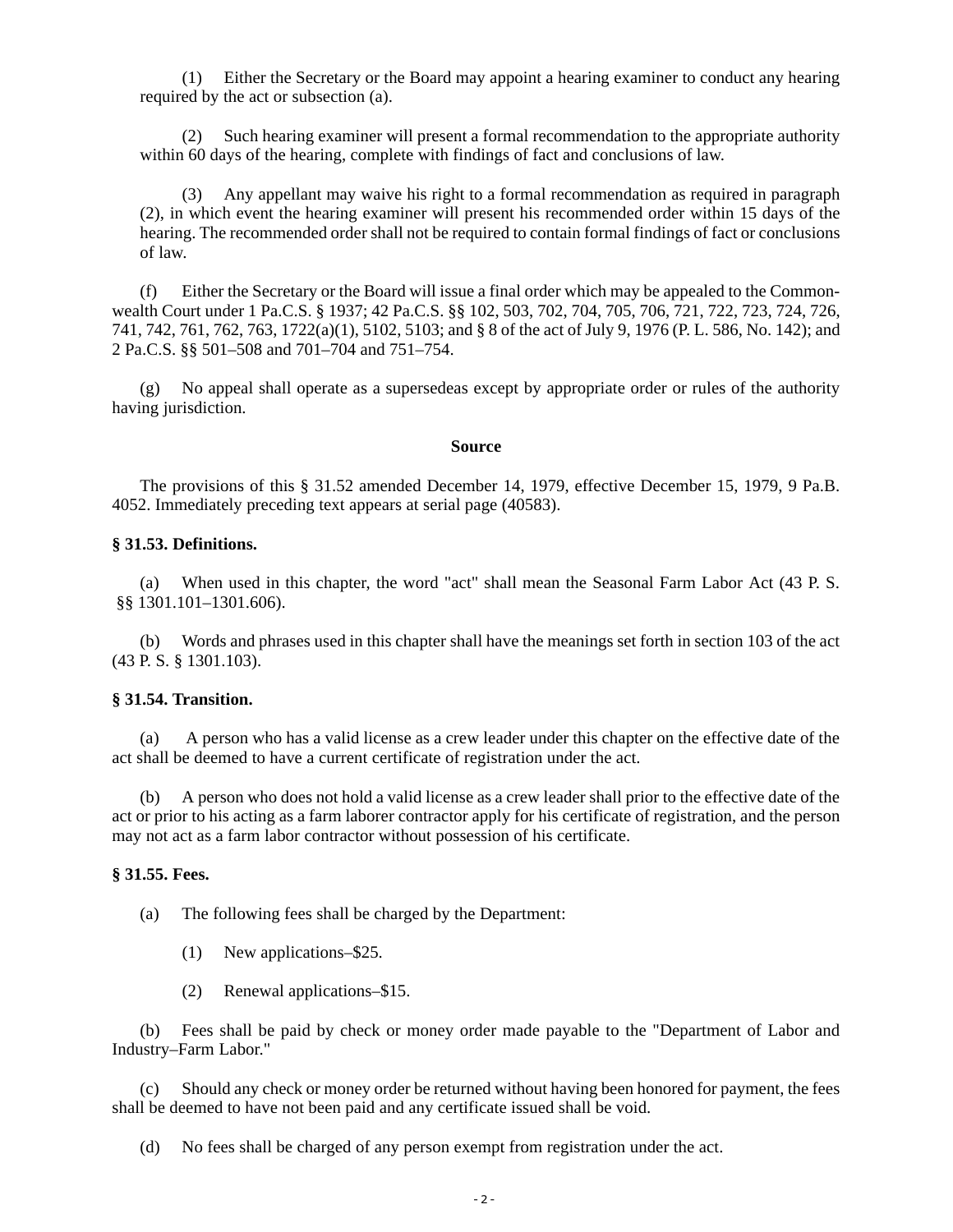# **§ 31.56. Notification and identification of agents.**

(a) Any person claiming exemption from registration as an agent of a farm labor contractor shall notify the Department at least 15 days prior to undertaking any regulated activity on a form prescribed by the Department.

(b) The Department will issue an identification card to the agent.

(c) The agent shall furnish the identification card upon request to any person set forth in section 501 of the act (43 P. S. § 1301.501) and to the employer, farmer or landowner.

# **§ 31.57. Application for registration.**

Any person desiring to be registered as a farm labor contractor shall apply for such registration on a form to be prescribed and furnished by the Department, which shall contain the following information:

- (1) Name.
- (2) Social Security Number or Federal Identification Number.
- (3) Home address.
- (4) Whether or not the applicant has registered pursuant to 7 U.S.C.A. §§ 2041–2053.

(5) Whether or not the applicant possesses a valid driver's license and the state and date of issue.

(6) Whether or not the applicant has ever been convicted of a crime or summary offense other than a nonmoving traffic violation.

- (7) Whether or not the applicant will provide:
	- (A) Transportation.
	- (B) Food.
	- (C) Lodging.
- (8) The type and estimated numbers of workers to be provided.
- (9) The names of the employers of the workers.
- (10) The period of time during which workers shall be provided.
- (11) The source of workers by state, territory or country.
- (12) The names of any agents to be used.
- (13) A complete set of applicant's fingerprints.
- (14) Two frontal pictures of the applicant no larger than two inches square.

# **§ 31.58. Renewal.**

(a) *Requirements.* The following are required: